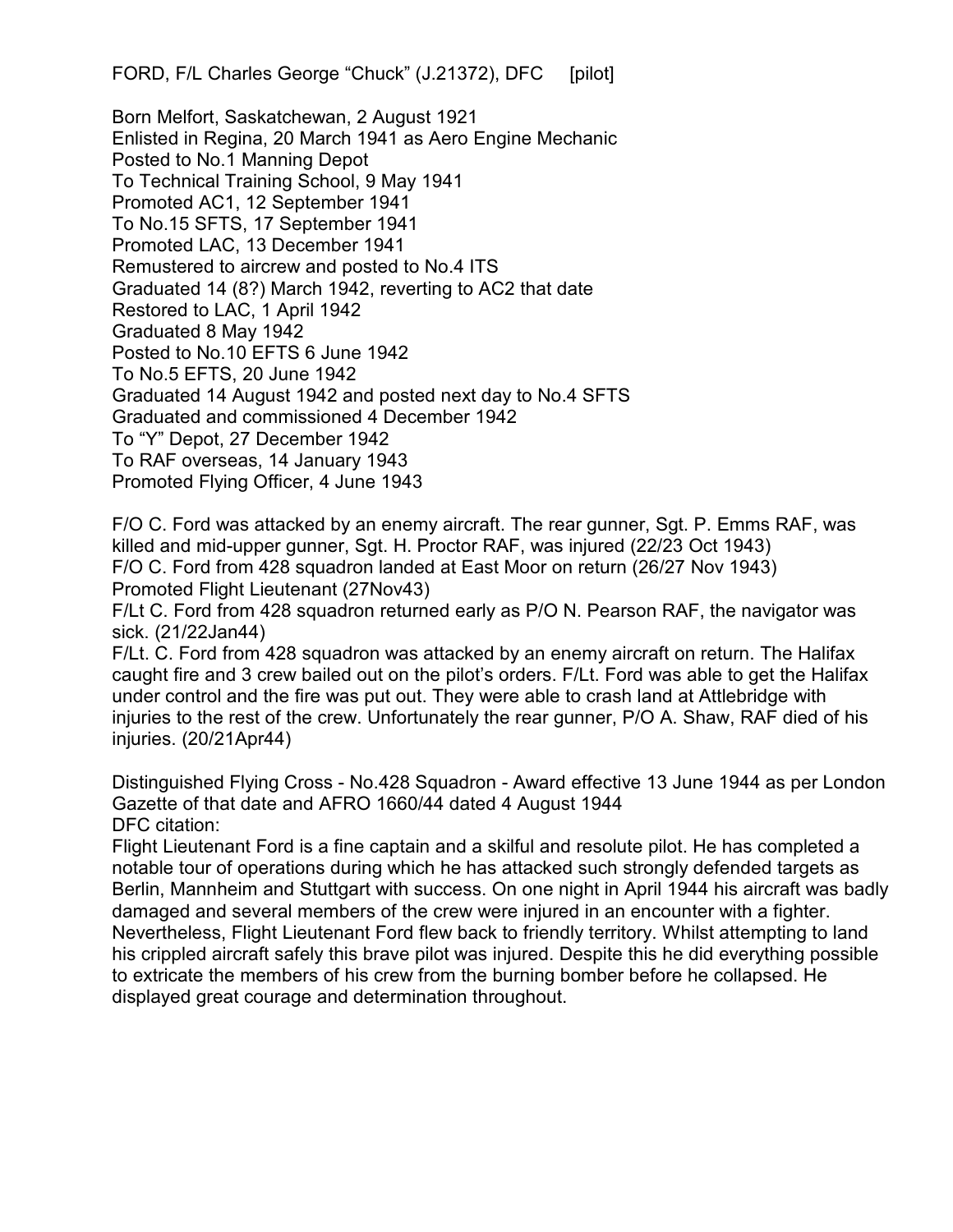1944/176 428/JP113 13/11/08 After JP113 NA-A add GIT UP THEM STAIRS [Peter Cunliffe, 13/11/08]

Repatriated 4 September 1944 To Station Edmonton, 24 December 1944 To No.1 School of Flying Control, 22 April 1945 To Western Air Command, 21 June 1945 Retired 29 September 1945 Died in Sidney, British Columbia, 11 February 1995.

References:

- 1. 6 Group RCAF, 428 Squadron, nose art <http://www.6grouprcaf.com/428noseart.html>
- 2. Air Force Association of Canada http://airforce.ca/awards.php?search=1&keyword=&page=242&mem=&type=rcaf (discrepancy in graduation date from No.4 ITS)
- 3. Air Force Association of Canada <http://airforce.ca/uploads/airforce/2009/07/ALPHA-FO.html> (discrepancies in graduation date from No.4 ITS)
- 4. London Gazette (p.2814) http://www.london-gazette.co.uk/issues/36560/supplements/2814/page.pdf
- 5. Flight (24 August 1944, p.216) http://www.flightglobal.com/pdfarchive/view/1944/1944%20-%201770.html
- 6. The RCAF Overseas, The Fifth Year (Volume 2, p.88) http://www.ibiblio.org/hyperwar/UN/Canada/RCAF/Fifth/RCAF\_Overseas \_vol2\_e.pdf
- 7. 6 Group RCAF (October 22/23, 1944) <http://www.6grouprcaf.com/Oct43/Oct22~2343.html>
- 8. 6 Group RCAF (November 26/27, 1943) <http://www.6grouprcaf.com/Nov43/Nov26~2743.html>
- 9. 6 Group RCAF (January 21/22, 1944) <http://www.6grouprcaf.com/Jan44/Jan21~2244.html>
- 10. 6 Group RCAF (April 20/21, 1944) <http://www.6grouprcaf.com/April44/April20~21.html>
- 11. Legion Magazine notice of death [http://www.legionmagazine.com/en/lastpost/browse.asp?tfm\\_order=](http://www.legionmagazine.com/en/lastpost/browse.asp?tfm_order=) ASC&tfm\_orderby=LastName&alpha=F&offset=3500